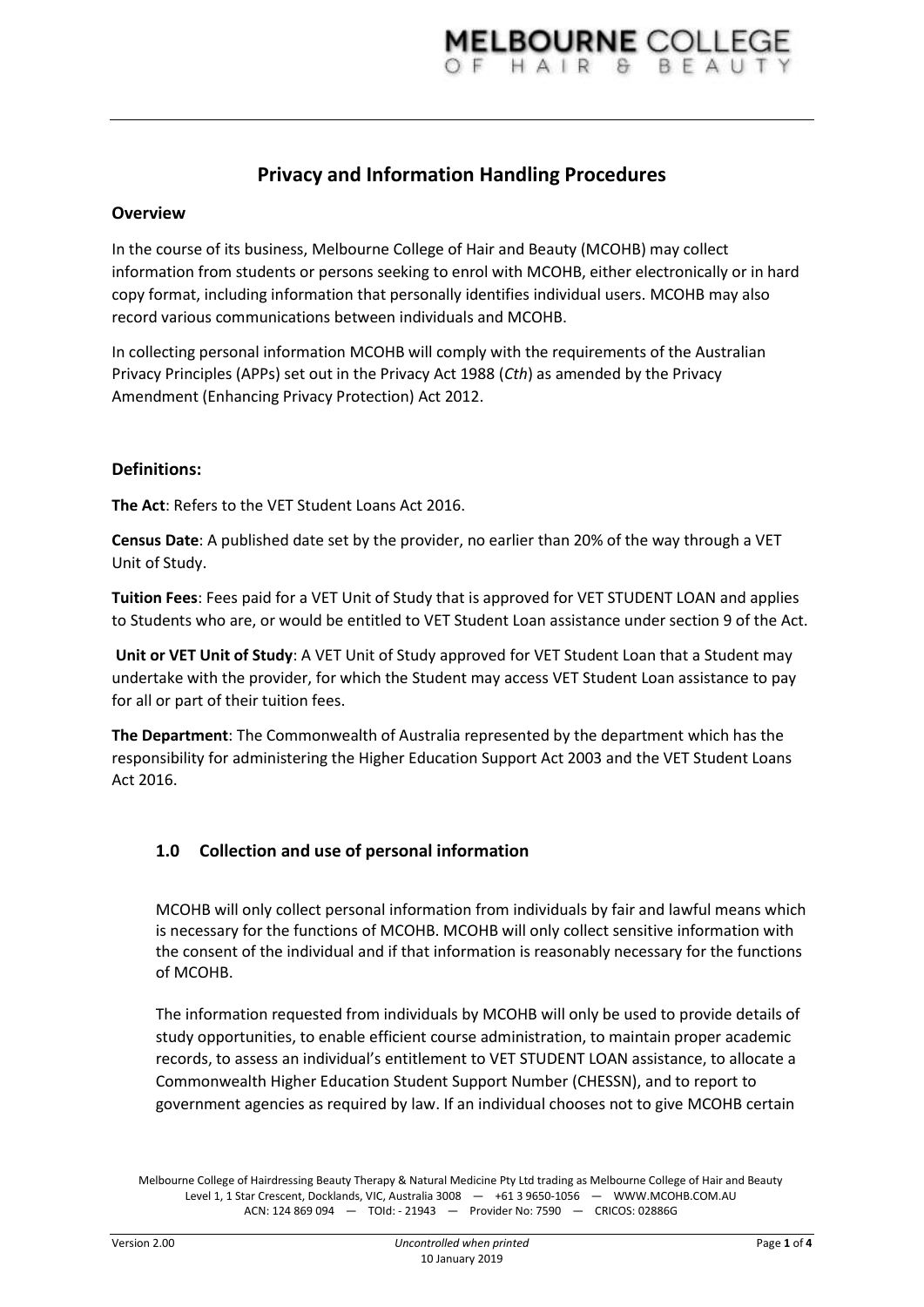information then MCOHB may be unable to enrol that person in a course or supply them with appropriate information.

# **2.0 Disclosure of personal information**

Personal information about students studying with MCOHB may be shared with the Australian Government and designated authorities, including the Australian Skills Quality Authority (ASQA), the Commonwealth Department with responsibility for administering the Higher Education Support Act 2003, and organisations that may run courses in conjunction with MCOHB. This information includes personal and contact details, course and unit enrolment details and changes.

MCOHB will not disclose an individual's personal information to another person or organisation unless:

- a) the individual concerned is reasonably likely to have been aware, or made aware that information of that kind is usually passed to that person or organisation;
- b) the individual concerned has given written consent to the disclosure;
- c) MCOHB believes on reasonable grounds that the disclosure is necessary to prevent or lessen a serious and imminent threat to the life or health of the individual concerned or of another person;
- d) the disclosure is required or authorised by or under law; or
- e) the disclosure is reasonably necessary for the enforcement of the criminal law or of a law imposing a pecuniary penalty, or for the protection of the public revenue.

Where personal information is disclosed for the purposes of enforcement of the criminal law or of a law imposing a pecuniary penalty, or for the purpose of the protection of the public revenue, MCOHB shall include in the record containing that information a note of the disclosure.

Any person or organisation that collects information on behalf of MCOHB or to whom personal information is disclosed as described in this procedure will be required to not use or disclose the information for a purpose other than the purpose for which the information was collected by them or supplied to them.

# **3.0 Security and integrity of personal information**

MCOHB is committed to ensuring the confidentiality, security and integrity of the personal information it collects, uses and discloses.

MCOHB will take all reasonable steps to ensure that any personal information collected is relevant to the purpose for which is was collected, is accurate, up to date and complete.

Melbourne College of Hairdressing Beauty Therapy & Natural Medicine Pty Ltd trading as Melbourne College of Hair and Beauty Level 1, 1 Star Crescent, Docklands, VIC, Australia 3008 - +61 3 9650-1056 - WWW.MCOHB.COM.AU ACN: 124 869 094 — TOId: - 21943 — Provider No: 7590 — CRICOS: 02886G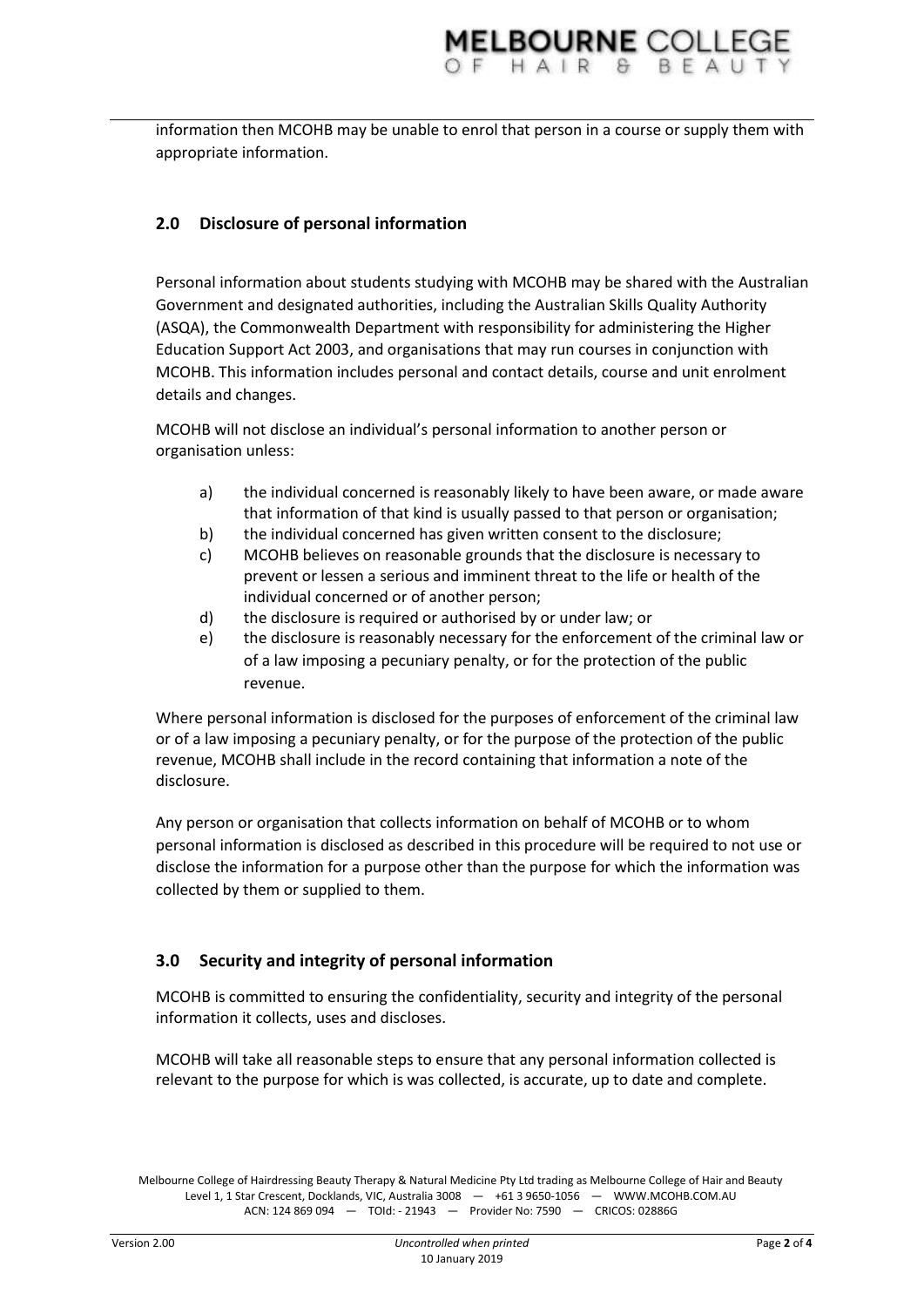MELBOURNE COLLEGE

Where MCOHB has no further use for personal information for any purpose disclosed by MCOHB, or is no longer required to maintain that personal information, all reasonable steps

## **4.0 Right to access and correct records**

unauthorised access, modification or disclosure.

will be taken to destroy or de-identify the information.

Individuals have the right to access or obtain a copy of the personal information that MCOHB holds about them. Requests to access or obtain a copy of personal information must be made in writing. There is no charge for an individual to access personal information that MCOHB holds about them; however MCOHB may charge a fee to make a copy. Individuals will be advised of how they may access or obtain a copy of their personal information and any applicable fees within 10 days of receiving their written request. Where it is reasonable to do so, access to the information will be provided in the manner requested by the individual.

If an individual considers their personal information to be incorrect, incomplete, out of date or misleading, they can request that the information be amended. Where a record is found to be inaccurate, a correction will be made as soon as practical. Where an individual requests that a record be amended because it is inaccurate but the record is found to be accurate, the details of the request for amendment will be noted on the record. There is no charge for making a request to correct personal information.

Written requests for access to, to obtain a copy of, or correct personal information held by MCOHB should be sent to:

Melbourne College of Hair and Beauty Level 1 1 Star Crescent, Docklands, VIC 3008

### **5.0 Complaints about an alleged breach of the APPs**

Where an individual believes that MCOHB has breached a Privacy Principle in relation to that individual they may lodge a complaint using MCOHB's grievance handling procedures which enables students and prospective students to lodge grievances of a non-academic nature, including grievances about handling of personal information and access to personal records.

### **6.0 Publication**

These Privacy and Personal Information Procedures will be made available to students and persons seeking to enrol with MCOHB by publication on MCOHB's website: [https://www.mcohb.com.au/get-in-touch/.](https://www.mcohb.com.au/get-in-touch/) Alternatively, a copy of this policy may be requested by contacting MCOHB using the contact details provided above.

Melbourne College of Hairdressing Beauty Therapy & Natural Medicine Pty Ltd trading as Melbourne College of Hair and Beauty Level 1, 1 Star Crescent, Docklands, VIC, Australia 3008 — +61 3 9650-1056 — WWW.MCOHB.COM.AU ACN: 124 869 094 — TOId: - 21943 — Provider No: 7590 — CRICOS: 02886G